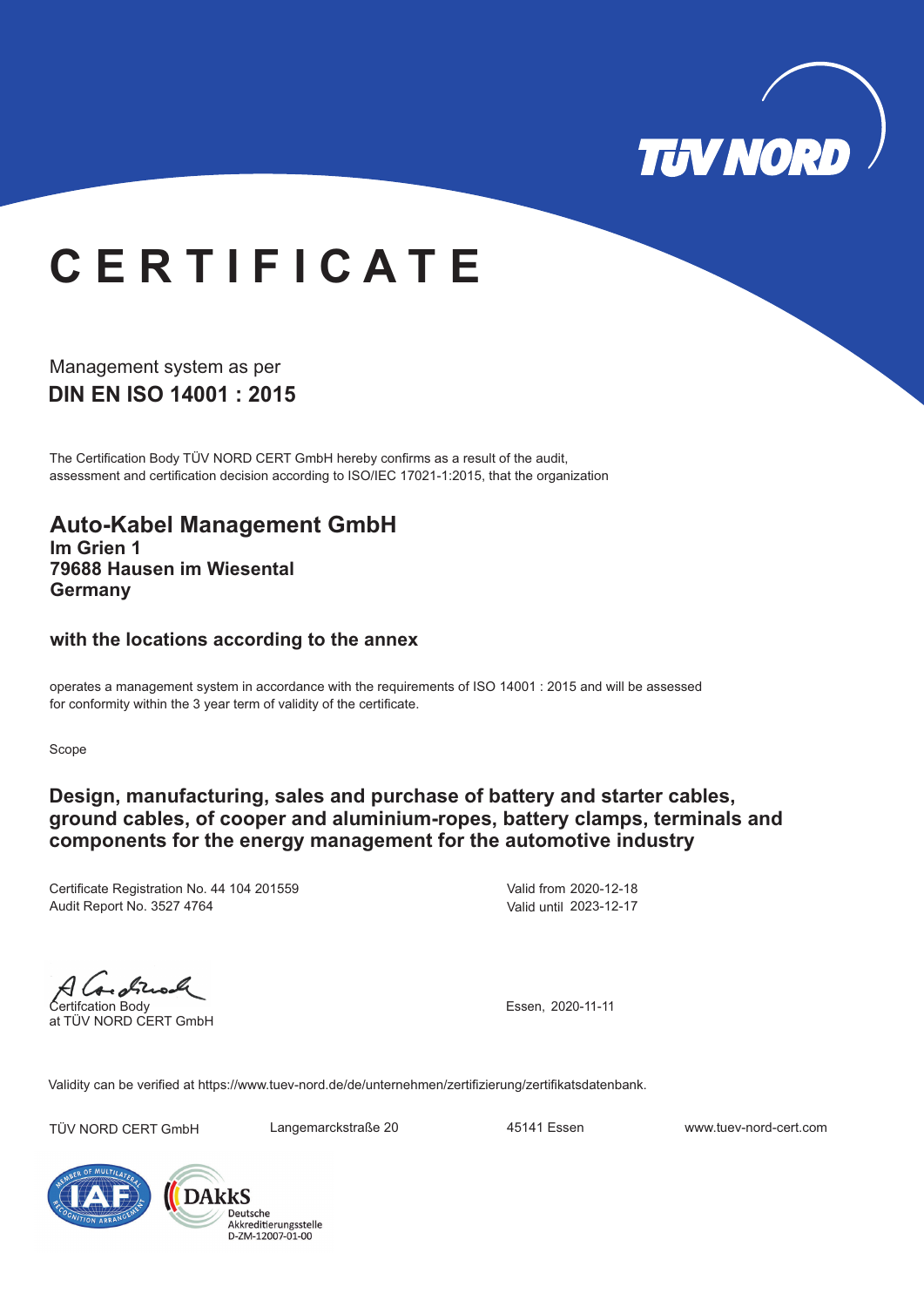

## **A N N E X**

to Certificate Registration No. 44 104 201559 **DIN EN ISO 14001 : 2015**

### **Auto-Kabel Management GmbH**

**Im Grien 1 79688 Hausen im Wiesental Germany**

| <b>Certificate Reg.-No.</b> | Location                                                                                                                                                            | Scope                                                                                                         |                                                                                                |
|-----------------------------|---------------------------------------------------------------------------------------------------------------------------------------------------------------------|---------------------------------------------------------------------------------------------------------------|------------------------------------------------------------------------------------------------|
| 44 104 201559-001           | Auto-Kabel Management GmbH<br>c/o SAK Auto Kabel AG<br>Produktionsstandort<br>Rue Adolphe Gandon 18<br>2950 Courgenay<br>Switzerland                                |                                                                                                               | Manufacturing of battery clamps, terminals and<br>components for the energy management in cars |
| 44 104 201559-002           | Auto-Kabel Management GmbH<br>c/o Auto-Kabel Krupka s.r.o.<br>Produktionsstandort<br>Pod Dolní Drahou 87<br>41742 Krupka<br><b>Czech Republic</b>                   | Manufacturing of battery starter cables,<br>ground cables and components for the<br>energy management in cars |                                                                                                |
| 44 104 201559-003           | Auto-Kabel Management GmbH<br>c/o Auto-Kabel Rülzheim GmbH & Co. KG<br>Produktionsstandort<br>Gutenbergstraße 3<br>76761 Rülzheim<br>Germany                        | Manufacturing of battery starter cables,<br>ground cables and components for the<br>energy management in cars |                                                                                                |
| 44 104 201559-004           | Auto-Kabel Management GmbH<br>c/o Kabel-Conzept Colonia GmbH<br>Hamburgring 42<br>41179 Mönchengladbach<br>Germany                                                  | Design and manufacturing of aluminium rope                                                                    |                                                                                                |
| 44 104 201559-005           | Auto-Kabel Management GmbH<br>c/o Auto-Kabel<br>Hausen GmbH & Co. Beriebs KG<br>Produktionsstandort Werk 2<br>Hebelstraße 1<br>79688 Hausen im Wiesental<br>Germany | Manufacturing of battery starter cables,<br>ground cables and components for the<br>energy management in cars |                                                                                                |
| TÜV NORD CERT GmbH          | Langemarckstraße 20                                                                                                                                                 | 45141 Essen                                                                                                   | www.tuev-nord-cert.com                                                                         |





Page 1 of 2